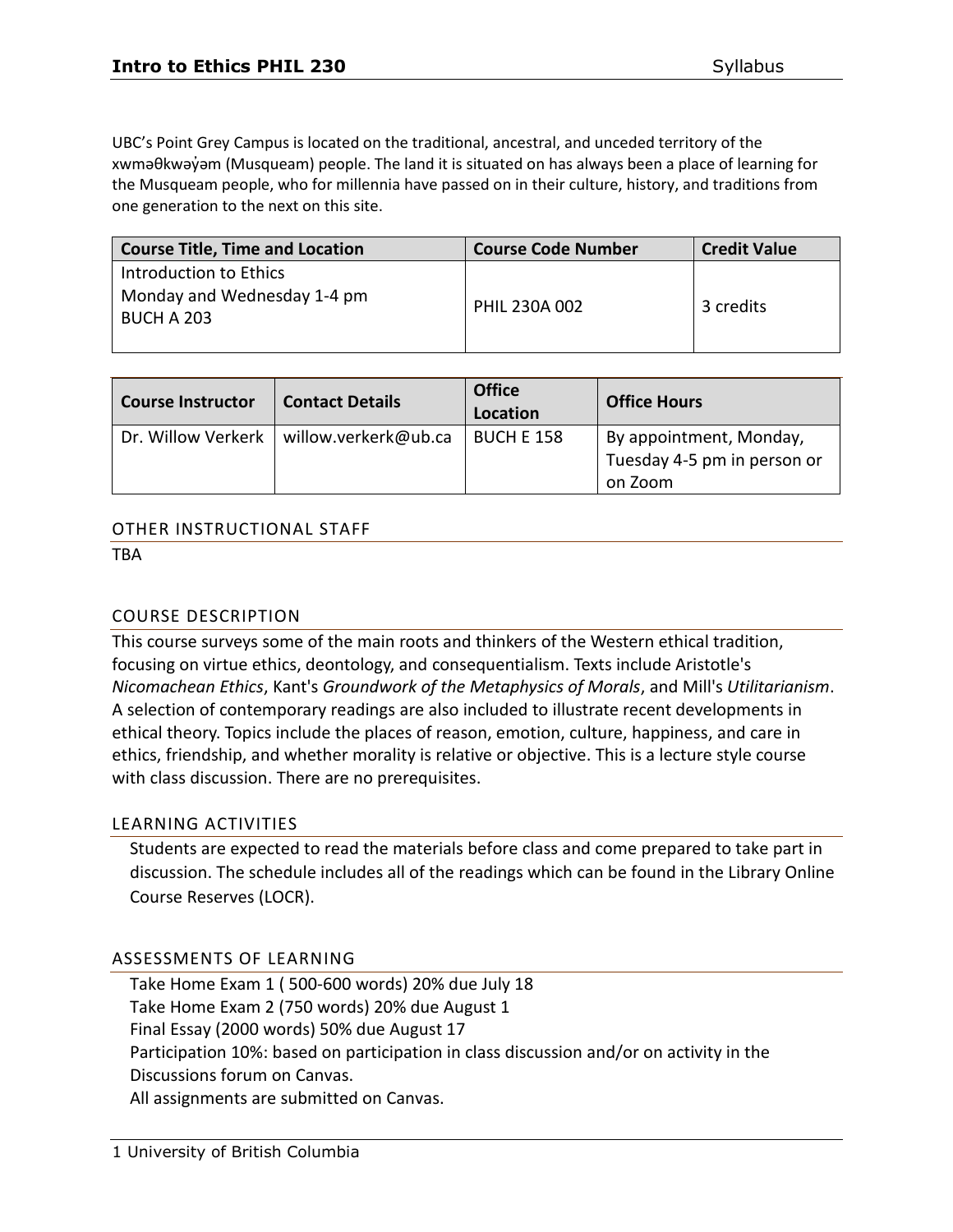### SCHEDULE: MON, WED 1-4 PM

## **Monday July 4 : Introducing the Three Traditions**

**Wednesday July 6: Moral Relativism and Objectivism READ:** Stanford Encyclopedia of Philosophy entry on Moral Relativism <https://plato.stanford.edu/entries/moral-relativism/> Listen to the following podcasts: Paul Boghossian on Moral Relativism <https://philosophybites.com/2011/10/paul-boghossian-on-moral-relativism.html> AND Simon Blackburn on Moral Relativism <https://philosophybites.com/2007/08/simon-blackburn.html>

## **Mon, July 11: Utilitarianism and Consequentialism: Bentham and Mill**

Listen to the following podcasts: BBC In Our Time: Utilitarianism <https://www.bbc.co.uk/sounds/play/b05xhwqf> AND Roger Crisp on Utilitarianism: <http://philosophybites.com/2007/07/roger-crisp-on-.html> AND **READ:** Stanford Encyclopedia on the History of Utiliarianism, s. 2 The Classical Approach (2.1 Bentham and 2.2 Mill) <https://plato.stanford.edu/entries/utilitarianism-history/>

### **Wed, July 13: Mill on Utilitarianism**

**READ:** John Stuart Mill, *Utilitarianism*, pp. B-51 (first three chapters) *Take Home Exam 1 posted July 13*

### **Mon, July 18: Utilitarianism and Arguments for Vegetarianism**

**READ:** Peter Singer, "Utilitarianism and Vegetarianism," *Philosophy & Public Affairs* (Summer, 1980), pp. 325-337.

*\*Take Home Exam 1 due July 18\**

### **Wed, July 20: Kant and Deontological Ethics**

Listen to to following podcast: BBC In Our Time: Kant's Categorical Imperative <https://www.bbc.co.uk/sounds/play/b0952zl3>

**READ:** Kant, First section in *The Groundwork of the Metaphysics of Morals*, trans. Mary Gregor, revised edition, Cambridge Press, 2012, hereafter GMM.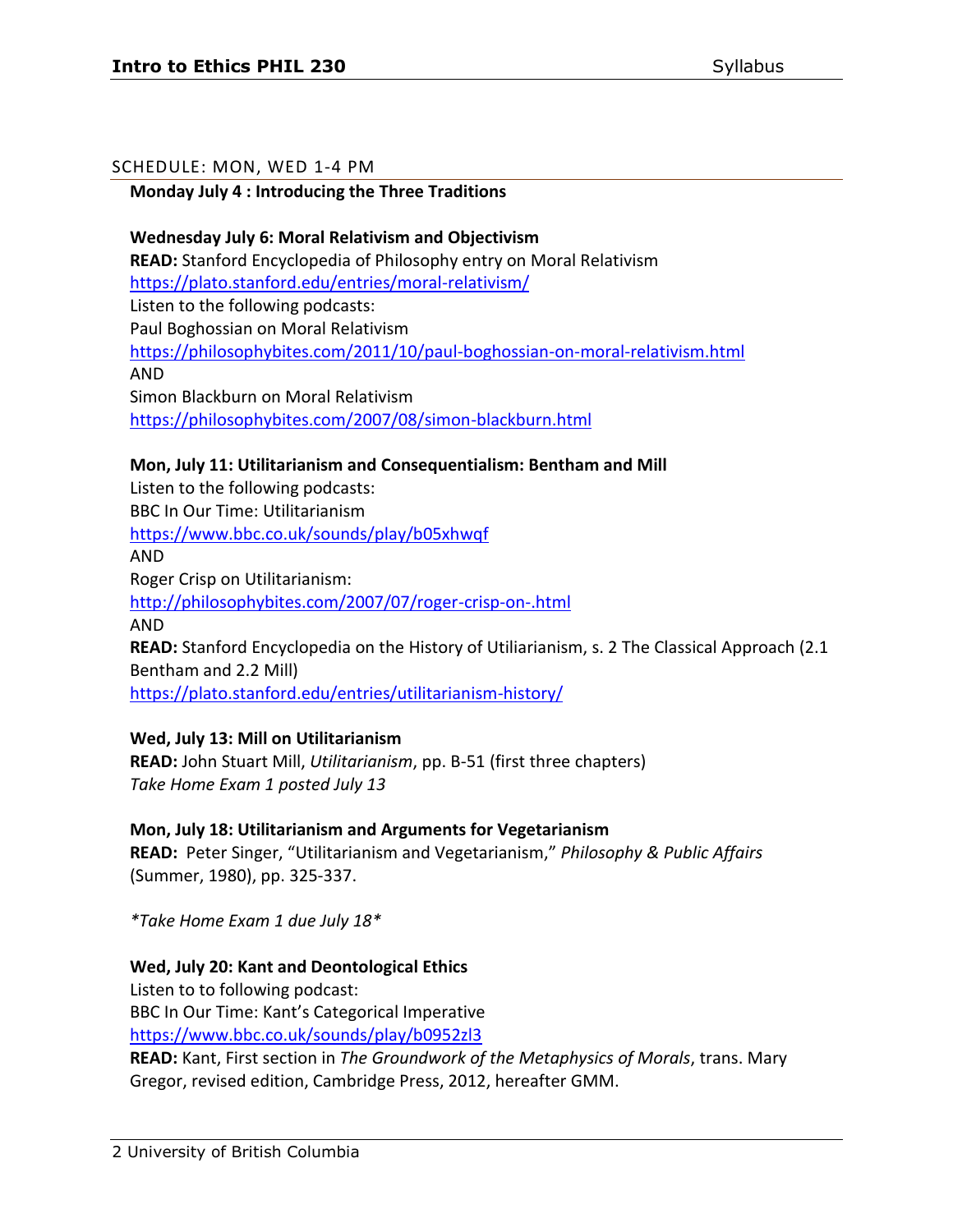## **Mon, July 25: Kant and the Metaphysics of Morals**

**READ:** First and second sections of GMM.

## **Wed, July 27: Kant and Personhood in Black Radical Thought**

**READ:** s. 4.1 (The Ethical) in Charles W. Mills, "Black Radical Kantianism" *Res Philosophica*, January 2018 (95.1), pp. 13-24. *Take Home Exam 2 posted July 27*

### **Mon, August 1: Aristotle's Ethics**

Listen to the following podcast on Aristotle: Terrance Irwin http://philosophybites.libsyn.com/terence irwin on aristotle s ethics AND Julia Annas [https://lucian.uchicago.edu/blogs/elucidations/2014/03/26/episode-57-julia](https://lucian.uchicago.edu/blogs/elucidations/2014/03/26/episode-57-julia-annas-discusses-virtue-ethics/)[annas-discusses-virtue-ethics/](https://lucian.uchicago.edu/blogs/elucidations/2014/03/26/episode-57-julia-annas-discusses-virtue-ethics/) Optional further listening: Peter Adamson<http://historyofphilosophy.net/aristotle-ethics> **READ:** Aristotle, *Nicomachean Ethics*, trans. Terence Irwin, 2nd ed., Hackett, 1999 (hereafter NE), Books I and II. Further reading: Stanford Encyclopedia on Aristotle's Ethics <https://plato.stanford.edu/entries/aristotle-ethics/>

*\* Take Home Exam 2 due August 1\**

### **Wed, August 3: : Aristotle on Virtue and Vice**

**READ:** NE Book III, sections 5-7, 9-12 and Book IV, sections 1, 3, 5-9. *Final Essay Topics and Essay Writing Guidelines posted August 3*

### **Mon, August 8: Aristotle on Friendship, Pleasure and Happiness**

**READ:** NE Book VIII, Book IX and Book X sections 1-8.

# **Wed, August 10: The Ethics of Care**

**READ:** Kyle Powys Whyte and Chris Cuomo, "Ethics of Caring in Environmental Ethics: Indigenous and Feminist Philosophies," in eds. Gardiner and Thompson, *The Oxford Handbook of Environmental Ethics*, 2017.

*\*August 17 Final Essay due\**

### LEARNING OUTCOMES

During the course, students will learn concepts central to ethical theory. They will practice talking and thinking critically about the arguments and ideas. The take home exams provide the opportunity to demonstrate understanding of the key concepts studied to date. The final paper is an exercise in critical thinking to explore and deepen understanding of one or more